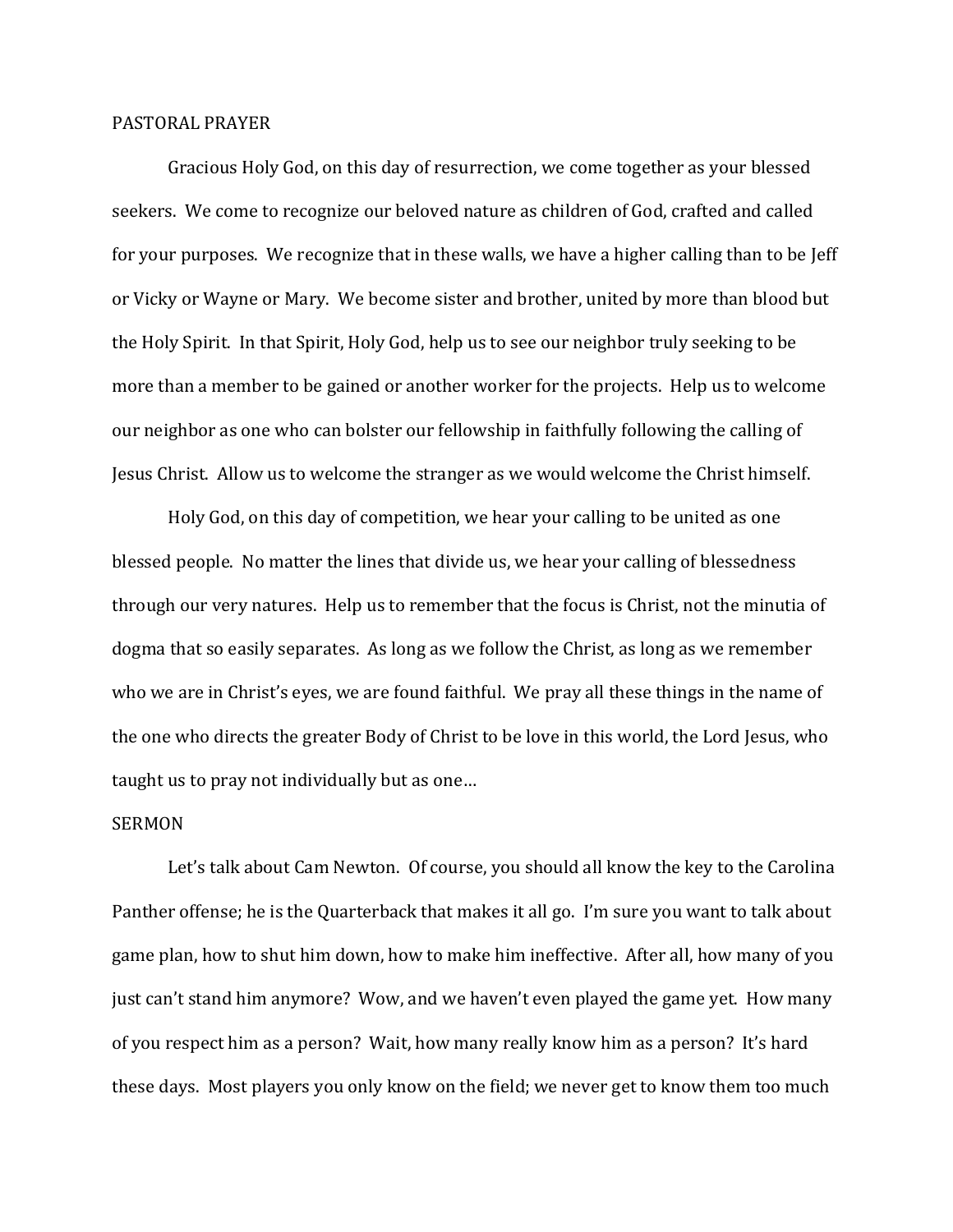off the field unless they really do something horrible, which gets published everywhere. Even more rarely, the good stories about players get published, where we can find out how they are positively affecting the community. But today, I want to say some good things about Cam Newton. Cam Newton is a brother in Jesus Christ. He is a devoted father. He leads a foundation whose slogan is "Every 1 Matters," which attends to the educational, athletic program, and charitable needs in the cities of Charlotte and Atlanta, two communities Cam has connections with and truly loves. He's a likeable guy who is good at and has a lot of fun in what he does for a living. I like Cam Newton, and if he wins the Super Bowl this evening, I will applaud him and his teammates for their incredible effort in completing a 15-1 season and winning the Super Bowl, the highest achievement in all of football.

Now, as you are sitting there, check yourselves. How are you feeling? Is your skin crawling? Are you sick to your stomach? Are you tired hearing about football from the news AND the preacher? Either way, it's important on this day to see where we are. We come to one of the most divided times in all America outside of Election Day: Super Bowl Sunday. On this Sunday, I unabashedly and unapologetically have a very football oriented message, but it's an important message to hear. The bottom line is that, as we enter these doors, everything football and football fandom teaches us is wrong. Yes, wrong. In our deeply engrained competitive culture, it seeps into our faith in ways that we realize and do not realize. What I submit is not only is this inappropriate, it's downright unfaithful to the Gospel and to the Spirit of Jesus Christ. We live by a different message, one that says when one of us is defeated, all of us are defeated. It doesn't work the same way.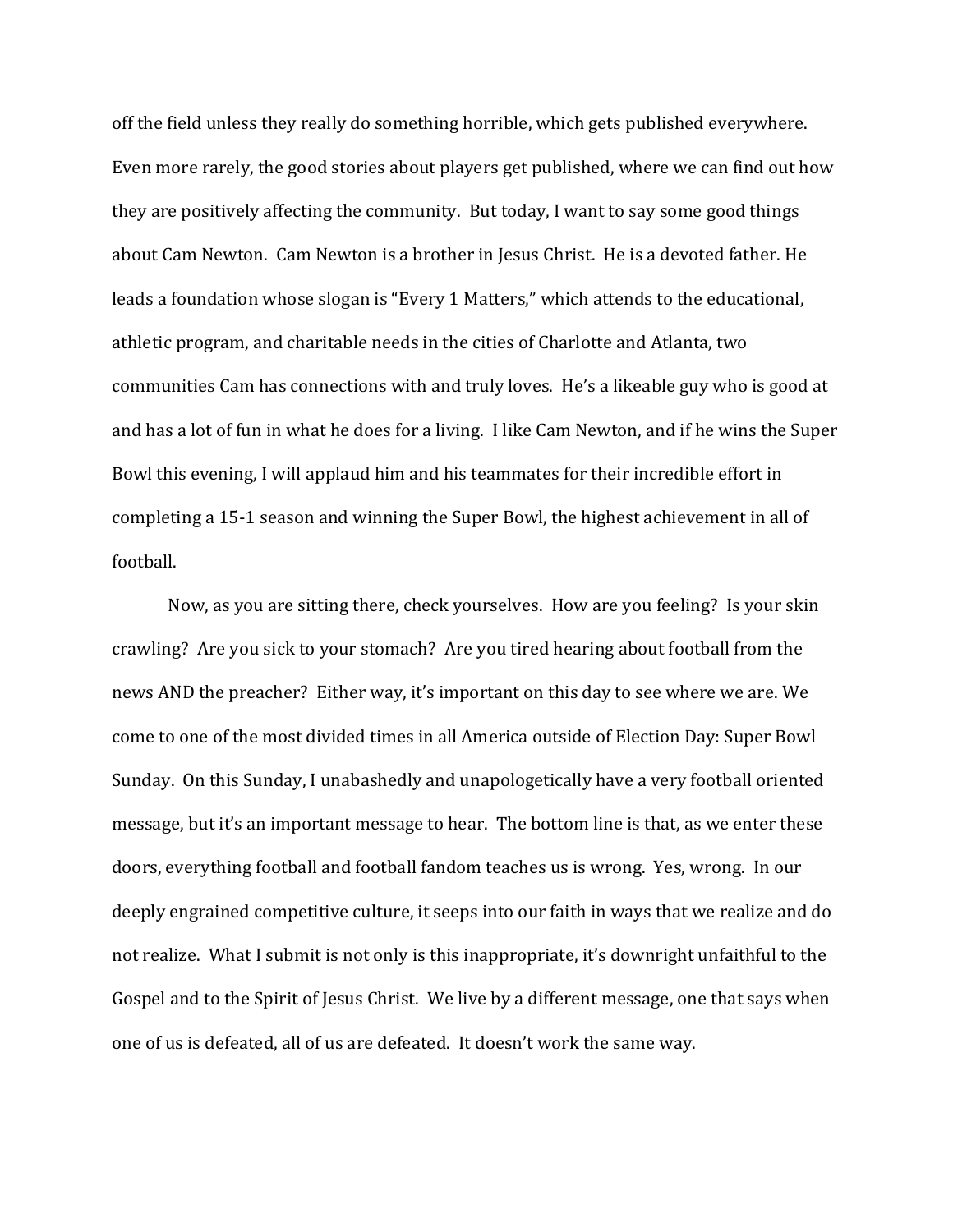But we want it always to work the same way, the ways of the world and the ways of the church. There's a saying that Jesus Christ came to preach the Kingdom of God but instead he wound up with the church. This is not meant to be flattering. It's like, I meant to go eat some great pizza and instead I got heartburn. And I can understand why this isn't so flattering. It feels like we are in one of the most divided times in all of Christianity. United Methodist General Conference 2016, if you ask my colleagues, sounds like a time of distress and torture when we should be coming together. And, let's be honest, a lot of the focus is human sexuality. Frankly, I'm tired of it all. I'm along the lines of "agree to disagree," but instead, we want our distinctions to rule the day on who is "right" and who is "wrong," who is our "friend" and who is our "enemy."

After all, distinctions are the name of the game when we talk about football. I'm a Bears fan first, then Broncos, so you know I'm emotionally invested in this game. And I know you are Broncos fans too. Notice, though, that when it comes to football, that doesn't really matter. I could tell you that Peyton Manning is the best Quarterback the Broncos have ever had. Would you agree? I'm sure some people would stand up and say, "No! It's John Elway!" and list off about twenty reasons why. Some might even stand up and say "Craig Morton!" for the way in which he led the Broncos to their first Super Bowl appearance. But no one should ever stand up and say "Tim Tebow!" That's just so clearly misguided. But seriously, if I say Peyton Manning and you say John Elway, is anyone really going to get up and tell me, "YOU ARE NO TRUE BRONCOS FAN!"? And yet, it happens all the time in the church. The minutia becomes the big picture, and everything else goes out the window. Heck, the first big separation in the church was in 1054, creating the Eastern Orthodox and the Catholic Church. It had to do with whether the Holy Spirit comes from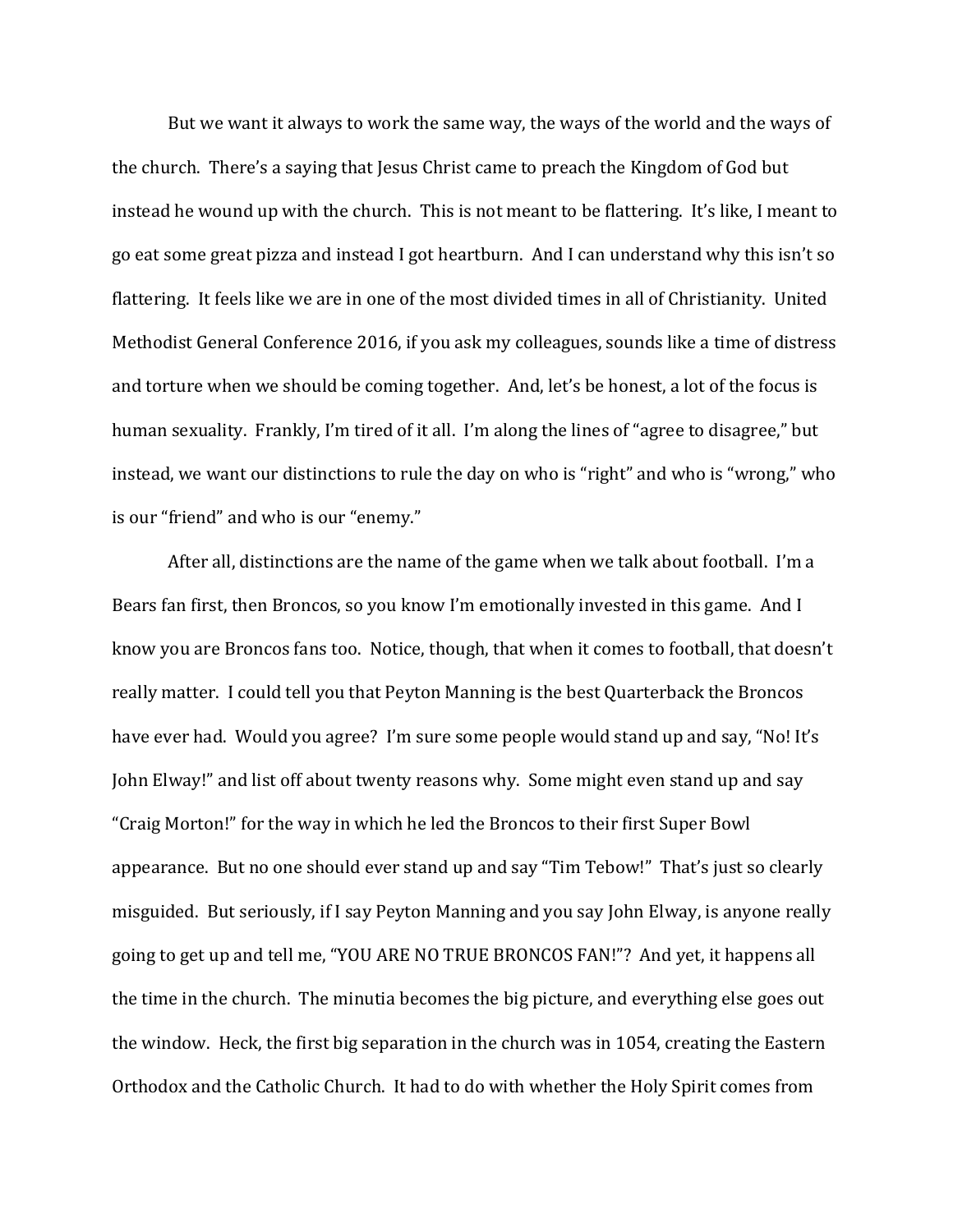the Father and the Son or just the Father. Who cares? But that's not the whole story. It was a power struggle between the Archbishops of Rome and Constantinople; they wanted to decide who was more important. The real reason between the schism of 1054 was that there was no love between brothers and sisters in the East and West. Little has changed with the church, but that doesn't mean we are called to more.

That calling is this passage of 1 Corinthians 12. This is my favorite passage of scripture because this is what the church should be. There are many gifts, but by the power of the Spirit, they become oriented to the same goal. This is the Kingdom in action. There are no questions about what you believe beyond whether Christ is Lord, whether you adhere to a certain doctrine, whether you think something is right or not. The point is whether you are "in" or not for the Kingdom of God; if so, let's get to work. The other distinctions flow away. "In the one Spirit we were baptized into one body – Jews or Greeks, slaves or free – and made to drink of one Spirit." That's pretty big, considering all those distinctions at that age. Jews and Greeks are total opposites in their eyes. Jews knew of the Covenants of God; the Greeks did not. Free peoples and slaves were on top and on the rock bottom of society at the time, respectively. Even so, the distinctions mean nothing with the baptism in one Spirit. In other words, "In one Spirit we were baptized into one body – young or aged, Catholic or Protestant, Republican or Democrat, black or white, conservative or liberal, Panther fan or Bronco fan – and made to drink of one Spirit." I'm sure I said some things in there you might disagree with, and I know I did, but according to scripture, we all have our place; we are all important in the bigger scheme of things.

When I think about 1 Corinthians 12, I think about the kicker. Yes, the Kicker. There is no one more beloved, ignored, or hated on the football field, depending on the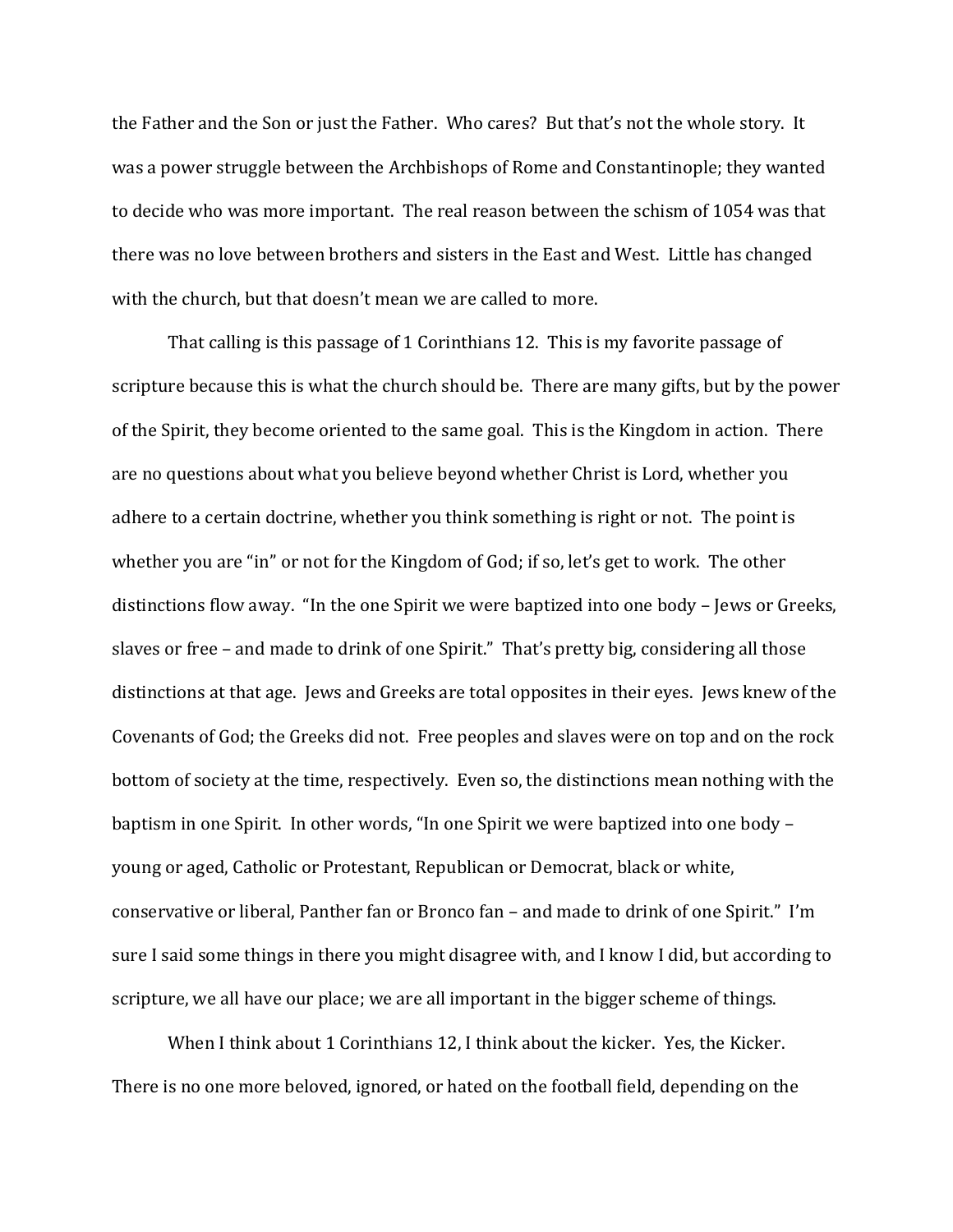situation. If you miss a chip-shot field goal, there is no bigger goat. If he hits a gamewinning field goal, then he is celebrated as one of the team. Otherwise, he's, well…kind of ignored. In fact, many think that the kicker really isn't a football player. He's not in the trenches. He doesn't work on tackling. He's not focused on strength and conditioning. Instead, he spends all day kicking the ball for whatever situations may come up. Long field goals, short field goals, onside kicks. "On the contrary, the members of the body that seem to be weaker are indispensible," as the scripture says. Without the kicker, victory often isn't possible. The important field goal, the necessary deep punt, all of these contribute to the whole in a way that we miss until they do something rather amazing or rather foolish. That ought not be so, because we all have a part to play in the whole, and no one, no one can overrule scripture's indication that we each have an important role.

It solidifies then in how we all come together. In college, my professors knew that I was quite the sports fan. One of my religion professors, knowing all about my sports fandom, challenged me to answer the question: What is Victory in Jesus? It seems obvious, but sports and following Christ aren't the same thing. As a sports fan, you learn one thing. You beat down your opponent until they recognize your superiority. You want to wipe the field with them and have them walked away totally depressed and defeated. You want to be the one and only who is standing at the end of the day lifting the trophy while the other team walks off in pain. That is victory in sports. That's easy victory, making it all about me and what I want. Victory in Jesus is much harder, because it means that we put our personal agendas in a secondary place, and look to the whole.

Victory in Jesus, judging by this passage, means something entirely different. Who did Christ come for in this world? If there is any "but" or "except," then the answer is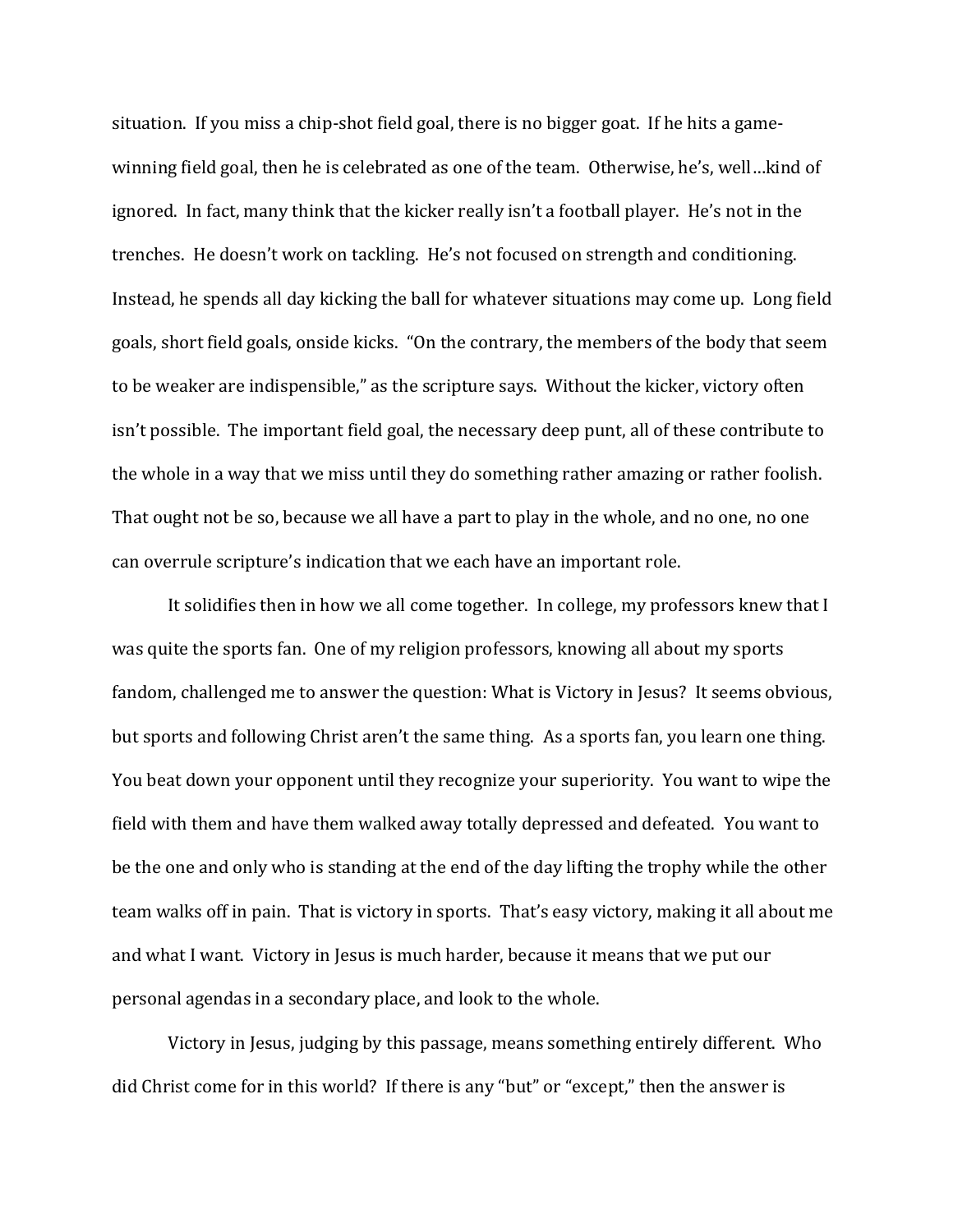incorrect. There is no them vs. us but a combined "we," for Christ came to redeem all of creation. If someone walks off this field in defeat, then all of us have failed. The Body of Christ is what this looks like. If one part fails, the whole fails. When one part succeeds, the whole succeeds. This, more than any other team, is where we need each other.

And how do we grow and strengthen this Body? It starts with the simple fact of knowing one another, for knowing breeds caring. If you see Cam Newton as just another football player who happened to have a good year, it's easy to despise him and all he stands for. If you see other people wearing Carolina Panthers gear, it's easy to consider them foolish and misguided. On the other hand, if you look at them as well-rounded human beings, the tone shifts. Cam Newton has the same struggles in his community that we face and tries to address them. As a brother in Christ, he is just trying to do the best he can and become the best person and player he can be. He's not perfect…but neither are we.

Think about this at around 7 or 8 this evening. When the game is over and the confetti flies, it will be either blue and silver or blue and orange. Some of us will be very pleased, and some of us will be very depressed. Either way, no matter who is on the podium, we gotta stand back and say, "Wow, look at what they've done to win it all." It will be well deserved, whichever way the ball bounces. At the end of the day, we acknowledge our brothers' and sisters' good work, even if we aren't on the same side on the football team or a theological debate because, after all, they are our brothers and sisters.

It's time to define wins and losses differently. If there is a "them" and an "us" in these walls, then there is no victory possible. That's for the football field, and it has its definite limits. Perhaps, this is where we can start with that challenging piece of scripture "love your enemy." Now, I mean start…when Jesus said that, he wasn't talking about the